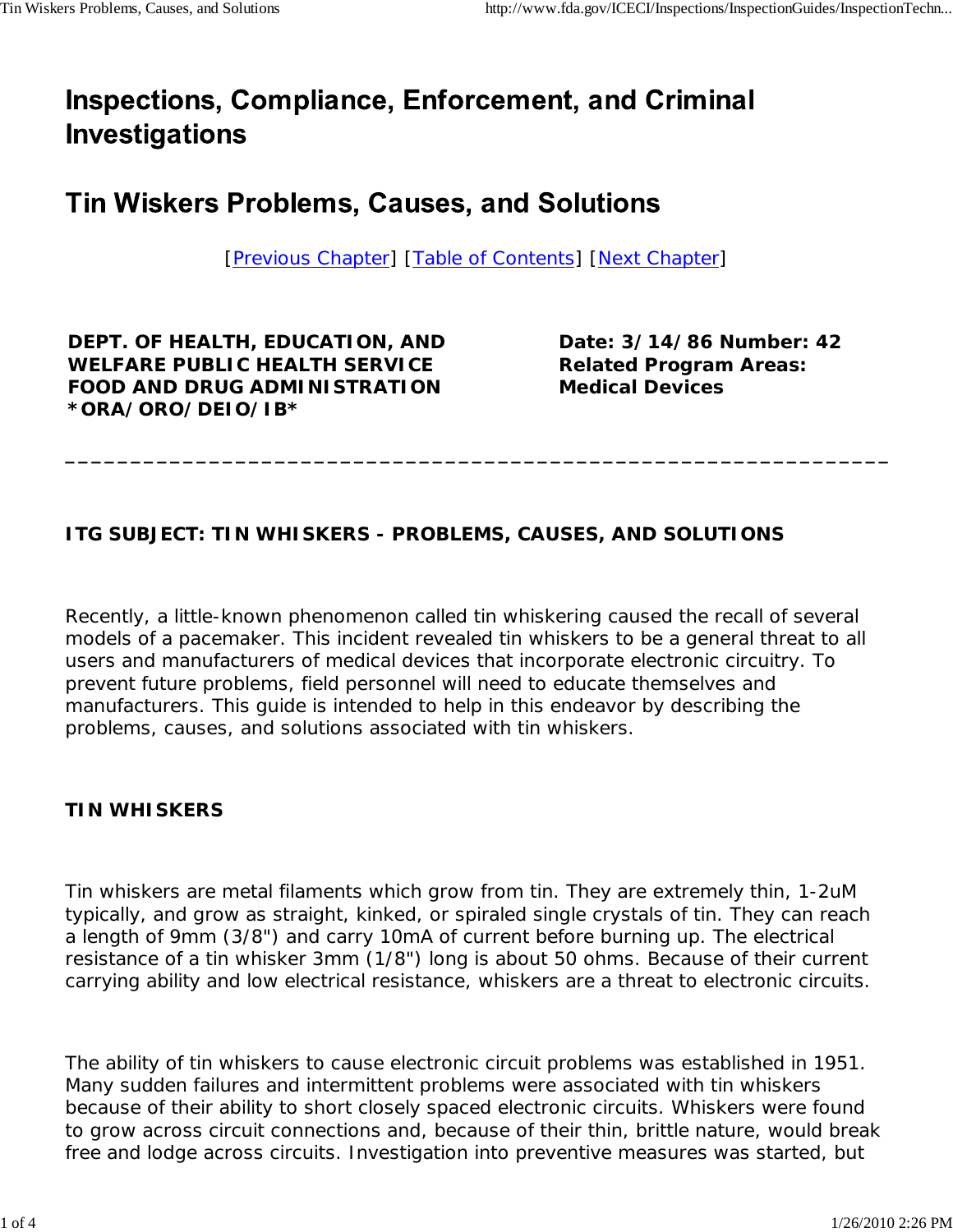solutions developed slowly due to the complex nature of tin whisker growth.

The exact cause of tin whisker growth is still not fully understood. It is known that a whisker grows from its base and that the tin around the base does not thin as the whisker grows. It seems that the energy for growth comes from microstrains present in the tin or from externally applied pressure. Tin atoms appear to diffuse along screw dislocations within the tin and are pushed outwards by stresses. Growth rate varies tremendously, and it may be unsteady. Whiskers can fully develop in minutes or take decades to form. Spurts of growth may occur.

The growth of tin whiskers is not directly related to the surrounding medium. Whiskers will grow in sealed components, under high vacuum, and in low or high humidity. Temperature has some effect on the rate of growth, and the thickness of tin deposits affects whisker density. An obvious factor affecting whisker growth is pressure. High-compression pressure from bolts or screws will always produce whiskers in tin deposits.

It was 1974, two decades after the problem was recognized, that scientifically valid methods were established for controlling whisker growth. Two methods are currently used. The most common is to avoid using tin. Other metals or alloys of tin are used instead with solder (tin/lead) being the most popular. The other method is known as "reflow." After the tin is in place, the tin coated part is heated to a temperature above tin's melting point. This heating releases any stress that exists within the tin deposit.

The FDA became interested in tin whiskers as the result of pacemaker failures. A group of pacemakers from a single manufacturer were found to have a high rate of failure due to tin whiskers growing from the tin-plated case of the pacemaker crystal component. An electrical bridge between the crystal and its case disabled the crystal component, resulting in the total loss of pacemaker output. The FDA issued a Class I recall for the affected devices and initiated a follow-up investigation.

Examination of the manufacturing process revealed that the manufacturer's specification for the crystal component should have prevented tin-whisker growth. The crystal component specification called for gold, nickel, or solder plating. Any one of these case coatings would have prevented the tin whisker problem. The manufacturer, however, failed to test the crystal components for proper material composition. It relied on its vendor to deliver proper components. Unfortunately, a bad batch of crystal components resulted in 80 percent of the affected devices having tin-plated crystal components.

#### **PROBLEM PREVENTION**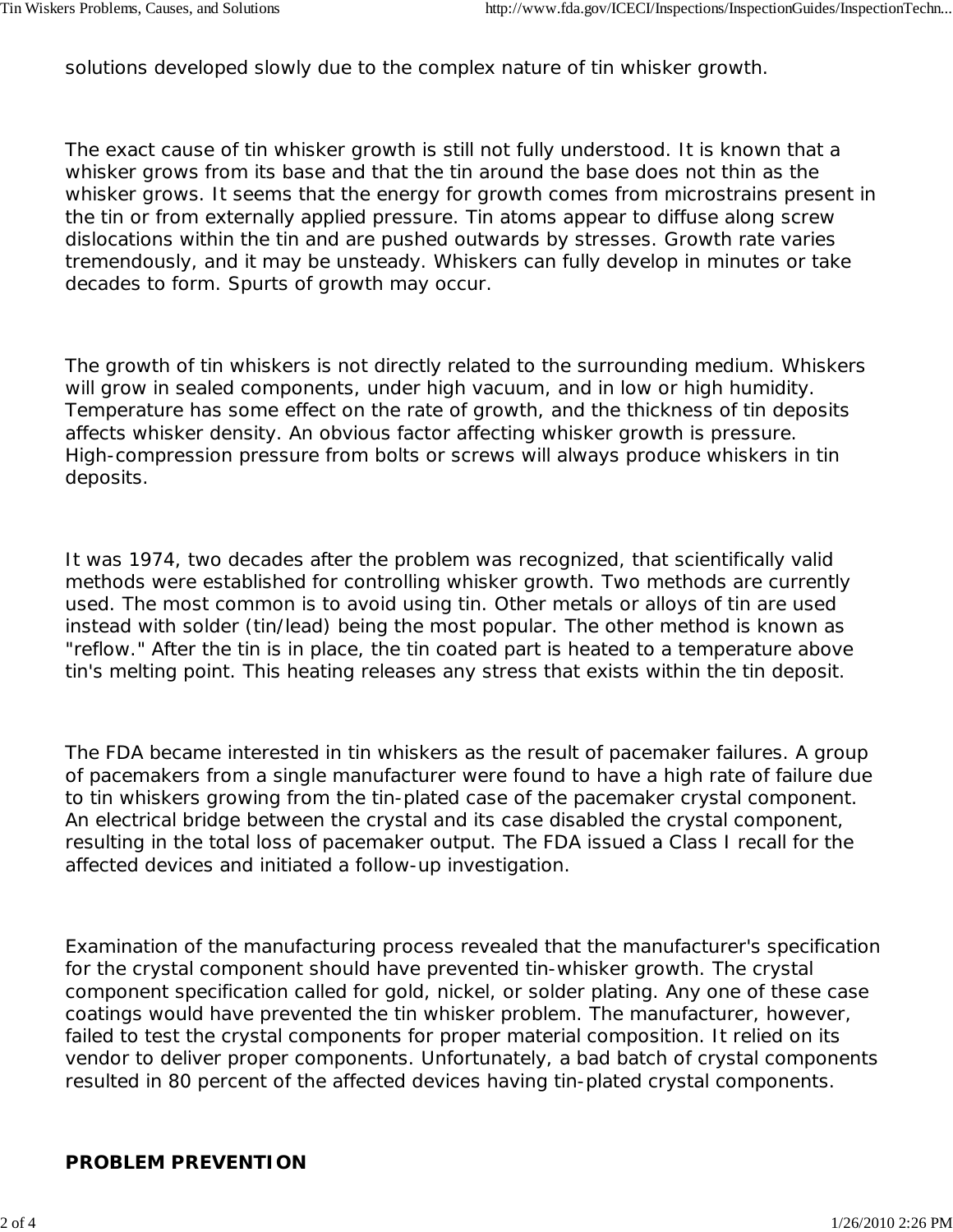Testing is the key to preventing tin whiskers. Testing for material composition and/or material structure should be part of any critical device manufacturing.

Testing must be performed independent of the vendor. As the pacemaker case illustrates, a manufacturer cannot absolutely rely on the vendor to meet composition specifications. Errors will occur which make independent testing of critical components mandatory.

Manufacturers must test for the appropriate problem. Knowledge of tin whiskers is relatively new in industry and problems of understanding will arise. In the follow-up investigation, a manufacturer questioned by FDA confused tin dendritic growth with whisker growth. Both of these phenomena occur in tin but they are very different. Dendrites result from a voltage induced plating phenomenon which requires both voltage and high humidity. Whiskers grow spontaneously. The manufacturer erroneously claimed that his pacemakers were resistant to tin whiskers because his circuitry was protected from voltage and high humidity. He even used dendrite as a synonym for whisker. Obviously, this manufacturer was confused about the causes and prevention of tin whiskers.

Some knowledge of tin whiskers, its causes and consequences, should be available at the manufacturing site. Asking about component composition testing will quickly reveal a manufacture's understanding of the tin whisker problem. If a manufacturer specifies whisker resistant parts and uses component composition testing to verify his specifications, then tin whiskers will not cause problems.

#### **CONCLUSIONS**

Untreated tin coating should never be used in conjunction with electronic circuitry.

Device manufacturers should verify the material composition and/or the material structure of all critical electronic components independent of the component supplier.

The investigator can help prevent tin whisker problems by enquiring into material testing of critical electronic components. However, knowledge of tin whiskers is new in the industry. The investigator may first have to educate manufacturers about tin whisker problems before looking into material testing.